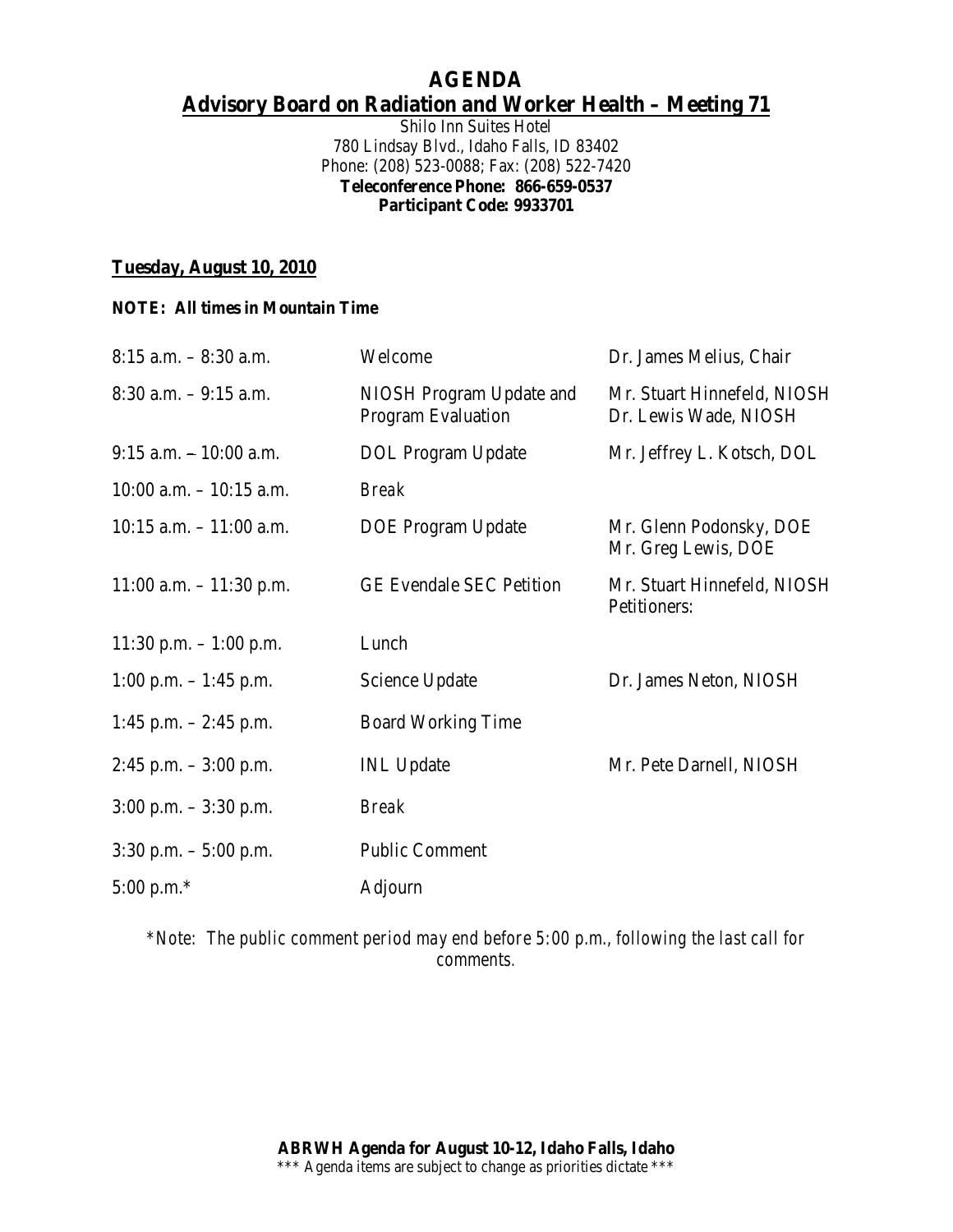# **AGENDA Advisory Board on Radiation and Worker Health – Meeting 71**

### **Wednesday, August 11, 2010**

#### **NOTE: All times in Mountain Time**

| $8:15$ a.m. $-8:30$ a.m.   | Welcome                                                                                      | Dr. James Melius, Chair                     |
|----------------------------|----------------------------------------------------------------------------------------------|---------------------------------------------|
| $8:30$ a.m. $-9:15$ a.m.   | Revere Copper and Brass SEC<br>Petition (Detroit, MI)                                        | Mr. Frank Crawford, NIOSH<br>Petitioners:   |
| $9:15$ a.m. $-10:15$ a.m.  | <b>Ames Laboratory SEC Petition</b><br>$(\text{\#}00166) - 1955 - 1960$                      | Mr. LaVon Rutherford, NIOSH<br>Petitioners: |
| $10:15$ a.m. $-10:30$ a.m. | <b>Break</b>                                                                                 |                                             |
| 10:30 a.m. $-11:30$ p.m.   | <b>Board Working Time</b>                                                                    | Dr. James Melius, Chair                     |
| 11:30 p.m. $-1:00$ p.m.    | Lunch                                                                                        |                                             |
| 1:00 p.m. $-3:00$ p.m.     | <b>SEC WG Report on</b><br><b>Consideration of Discrete</b><br>Incidents/Health Endangerment | Dr. James Melius, WG Chair                  |
| $3:00$ p.m. $-4:15$ p.m.   | <b>Board Working Time</b>                                                                    | Dr. James Melius, Chair                     |
| 4:15 p.m. $-4:30$ p.m.     | <b>Break</b>                                                                                 |                                             |
| 4:30 p.m. $-6:00$ p.m.*    | <b>Public Comment</b>                                                                        |                                             |
| $6:00$ p.m.                | Adjourn                                                                                      |                                             |

*\*Note: The public comment period may end before 6:00 p.m., following the last call for comments.*